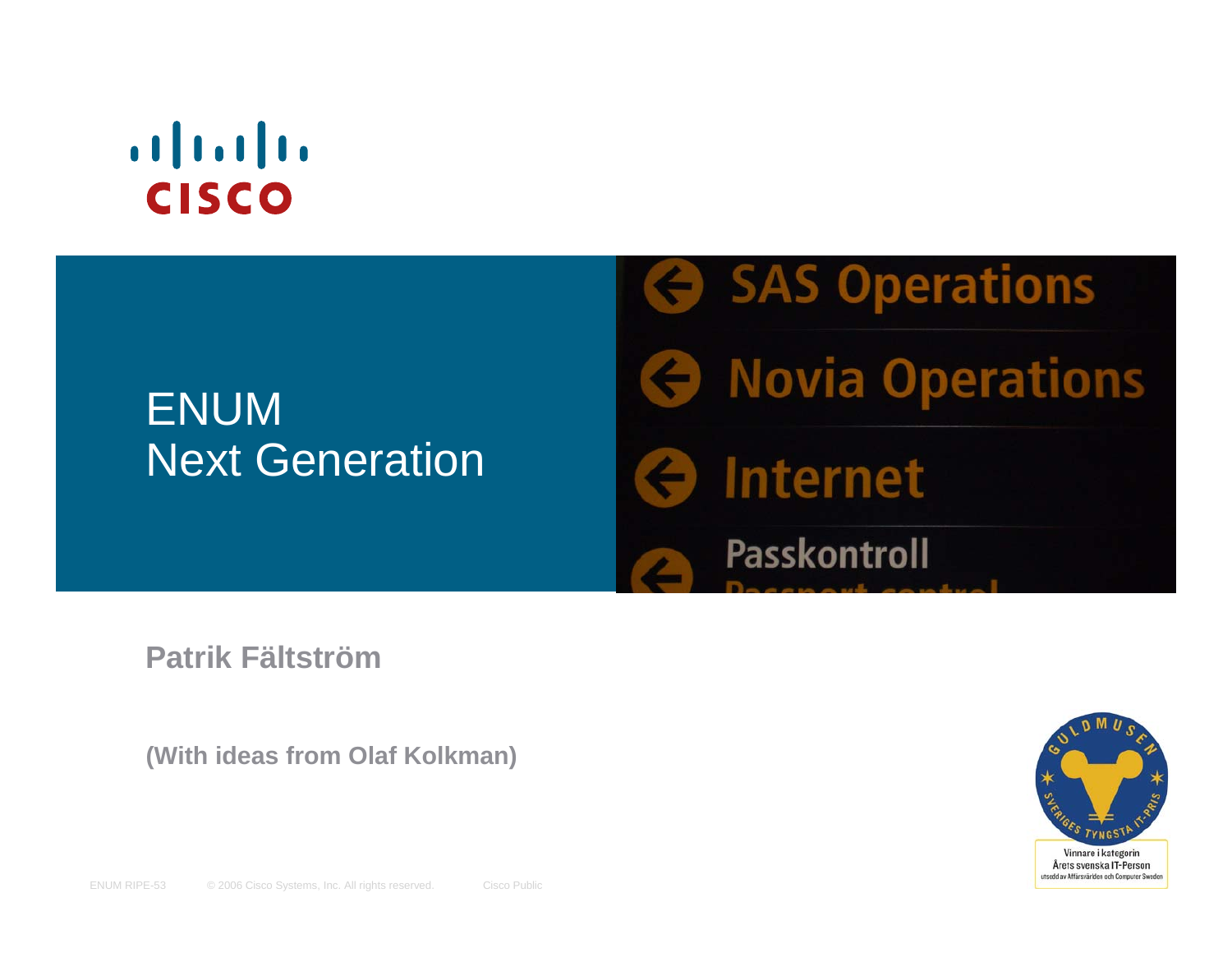## **Do you feel lost?**

- **Do you know how to contact your friends?**
- **ENUM** is (supposed to be) the solution to that problem

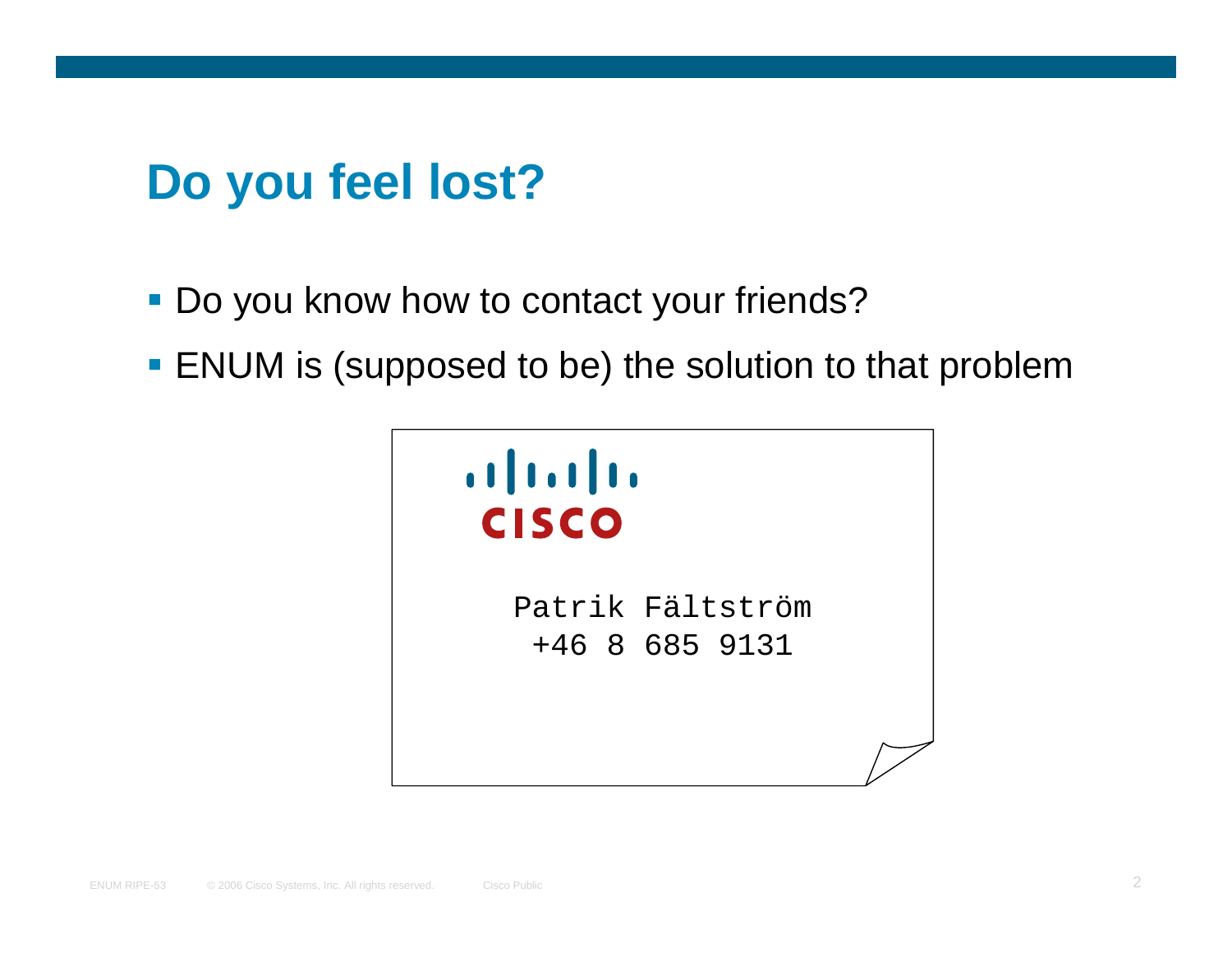#### **It does not really solve the problem…**

QuickTime™ and a TIFF (Uncompressed) decompressor are needed to see this picture.

Source: ISC, where you can buy this sh

ENUM RIPE-53© 2006 Cisco Systems, Inc. All rights reserved. Cisco Public 3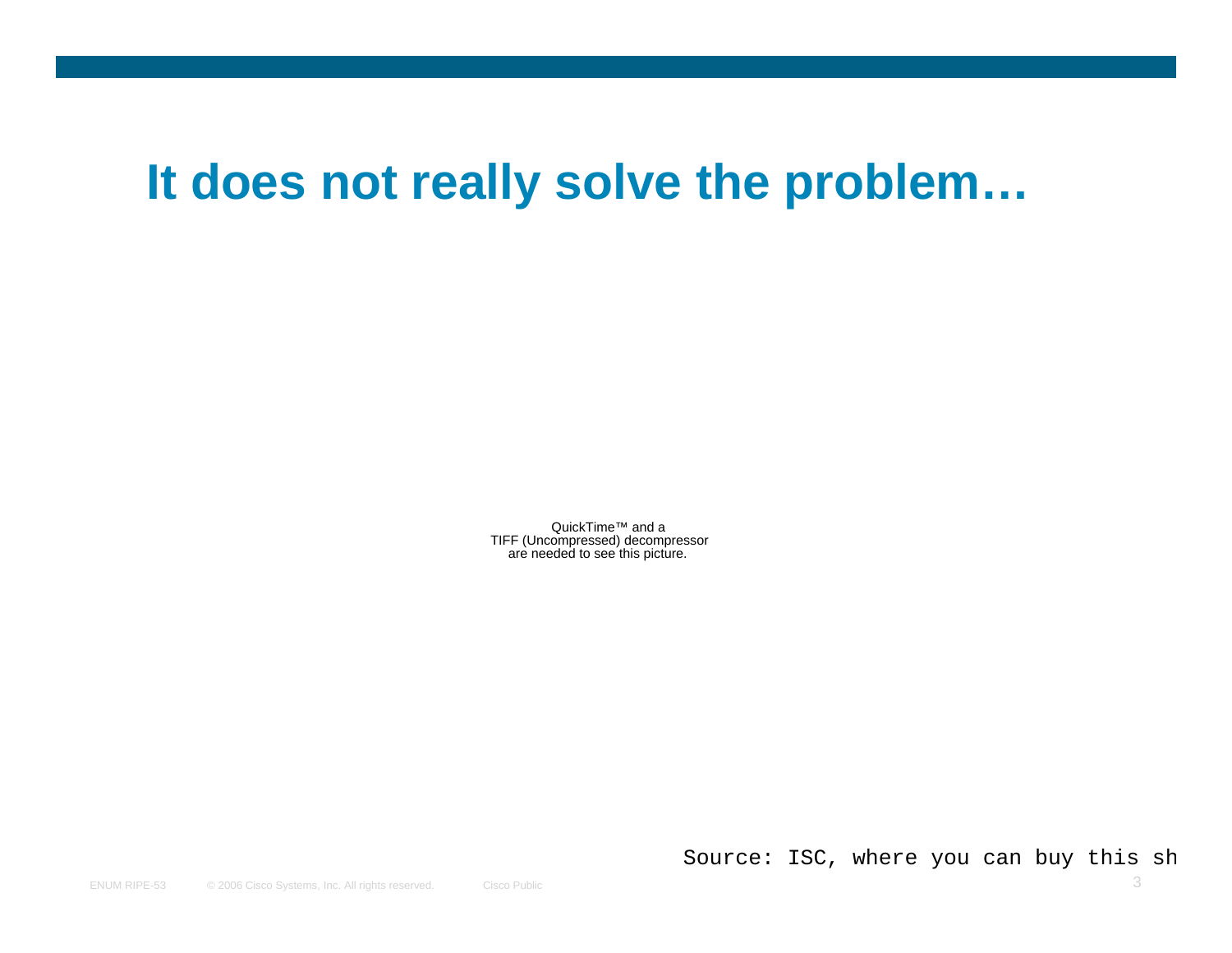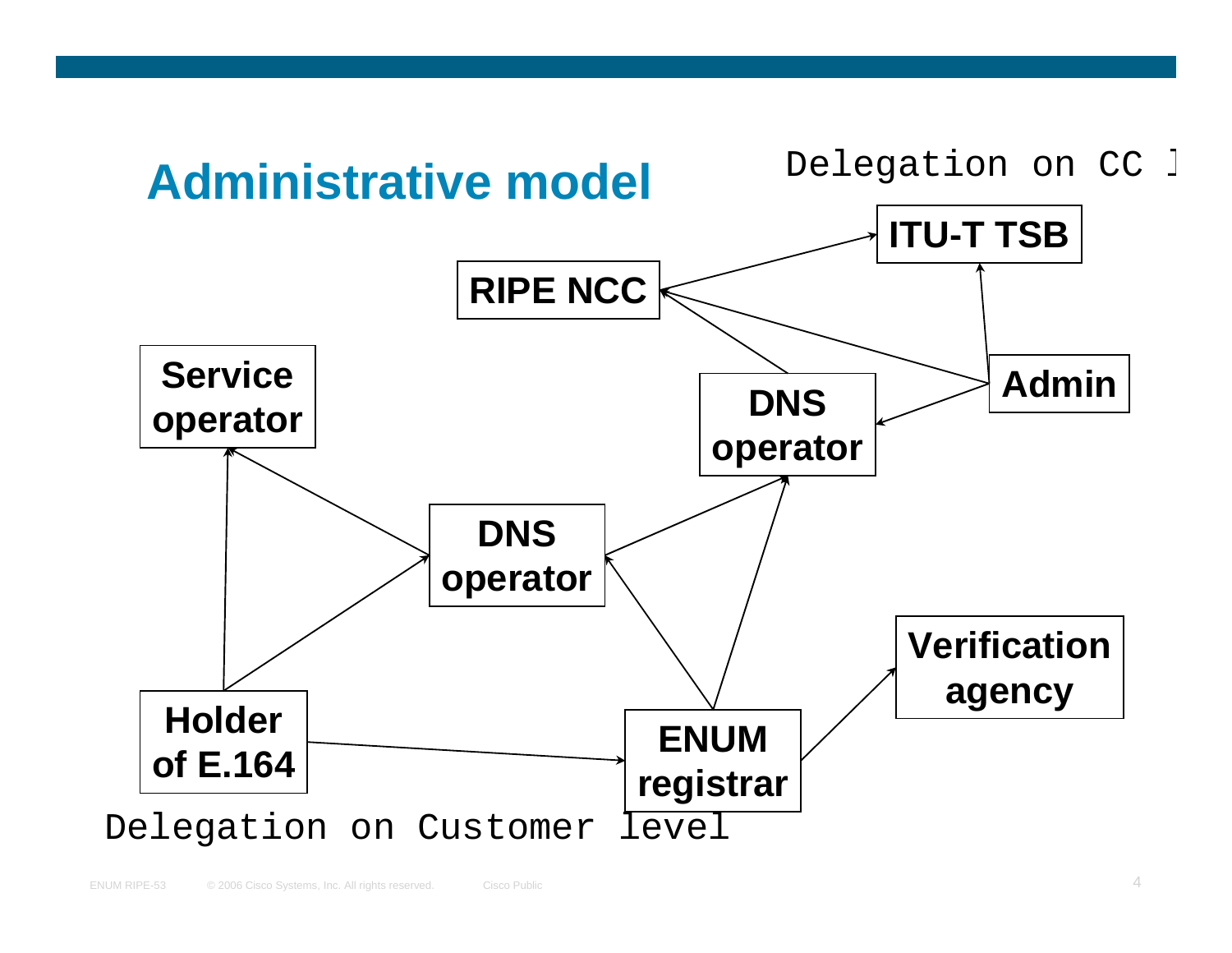#### **ENUM for infrastructure**

**Convergence of telcos to ENUM** Infrastructure information in the public DNS Publish routing information

**ENUM was always intended for the public** 0.5.6.0.2.2.2.0(…) NAPTR <point to SIP service for user> 0.5.6.0.2.2.2.0(…) NAPTR <point to SIP service for infrastructure>

Two owners of the same record in the same zone?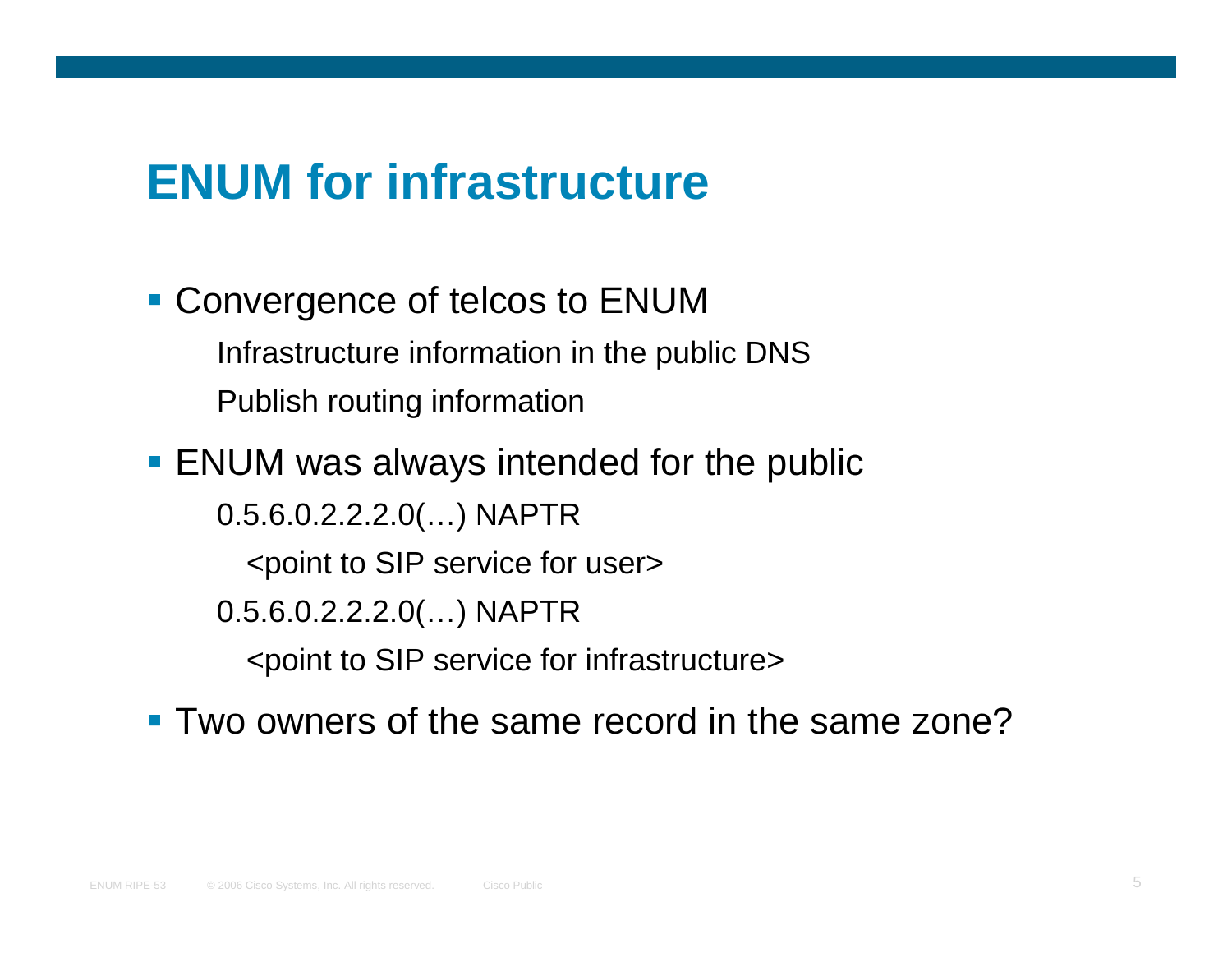#### **Problems**

**Different ASPs for services, but only one delegation** 

Do you want your mms:mailto record to be maintained by your cell phone operator?

Do the cell phone operator let you maintain your mms:mailto record?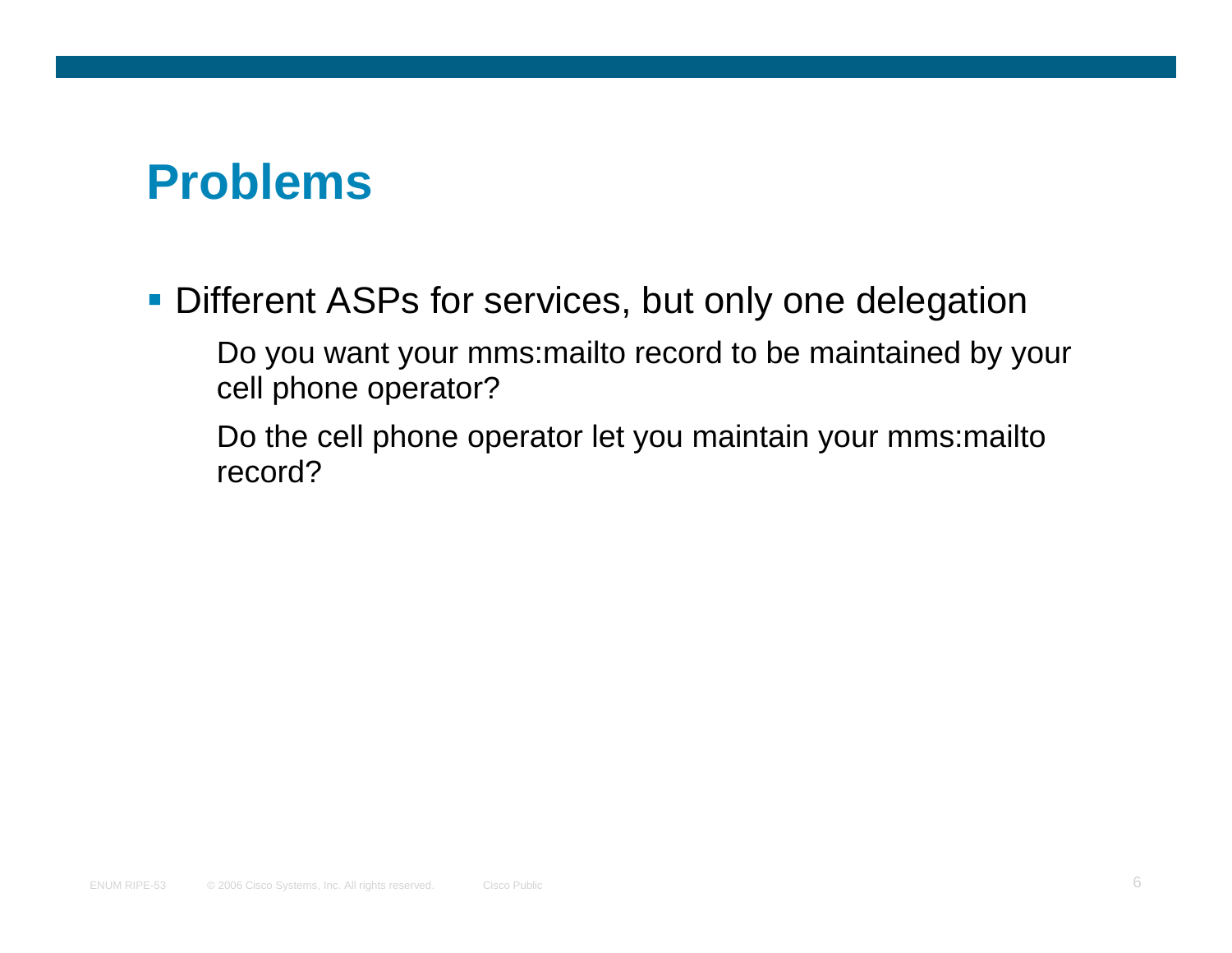#### **Current idea…**

**\$ORIGIN 3.8.0.0.6.9.2.3.6.1.4.4.e164.arpa.**

**NAPTR 10 100 "u" "E2U+sip" "!^.\*\$!sip:info@example.com!" . NAPTR 10 100 "d" "E2U+sip" "" 3.8.0.0.6.9.2.3.6.1.4.4.e164.arpa. NAPTR 10 102 "u" "E2U+msg" "!^.\*\$!mailto:info@example.com!" . NAPTR 10 102 "d" "E2U+msg" "" 3.8.0.0.6.9.2.3.6.1.4.4.e164.arpa.**

**\$ORIGIN 3.8.0.0.6.9.2.3.6.1.4.4.e164.arpa.**

- **\_sip.\_e2u URI 10 10 "sip:info@example.com"**
- **\_sip.\_e2u URI 10 10 "sip:info@example2.net"**
- **\_h323.\_e2u URI 10 10 "h323:info@example.com"**
- **\_msg.\_e2u URI 10 10 "mailto:info@example.com"**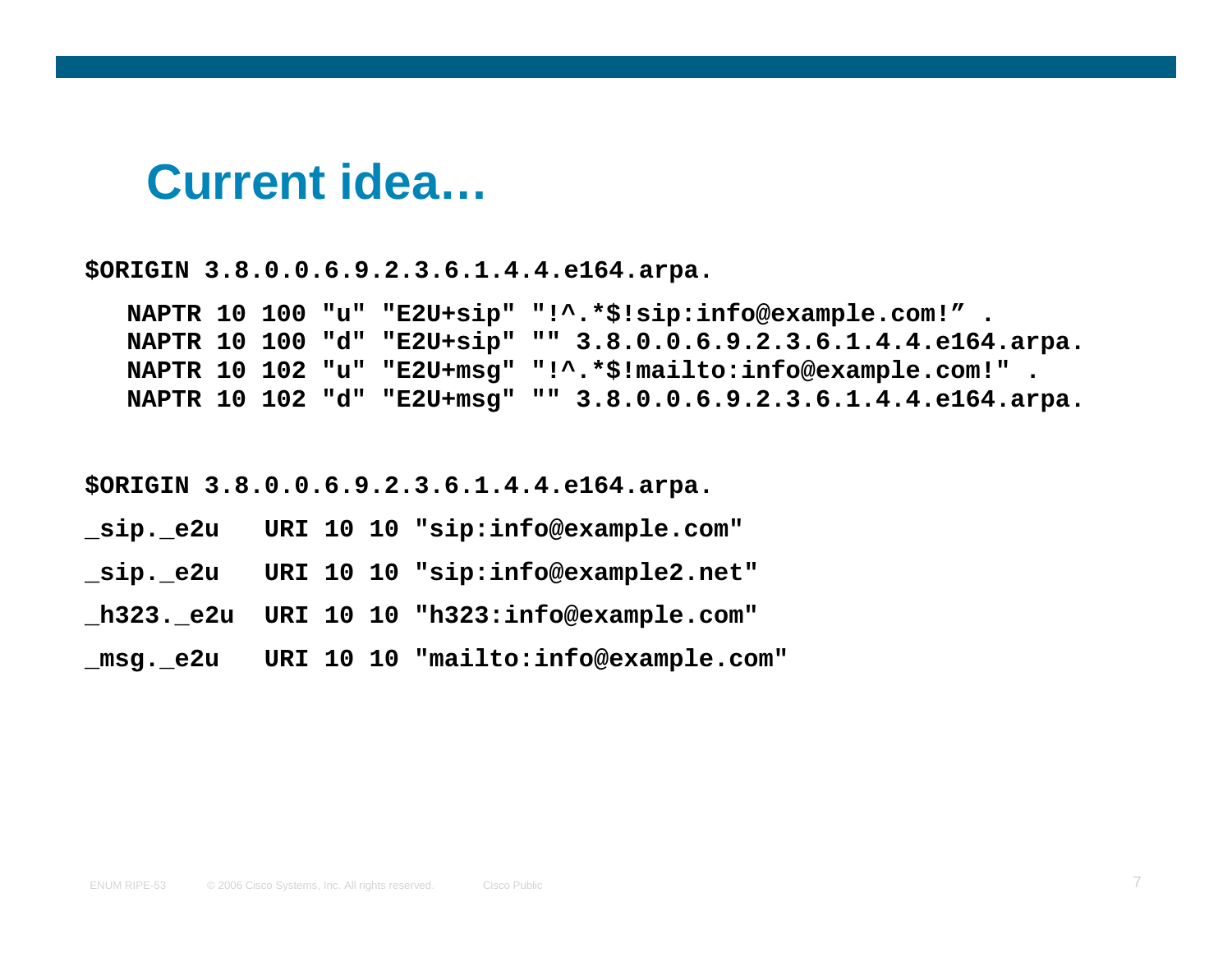

**\_sip.\_e2u.3.8.0.0.6.9.2.3.6.1.4.4.e164.arpa.**

| URI 10 10 "sip:info@example.com"  |
|-----------------------------------|
| URI 10 10 "sip:info@example2.net" |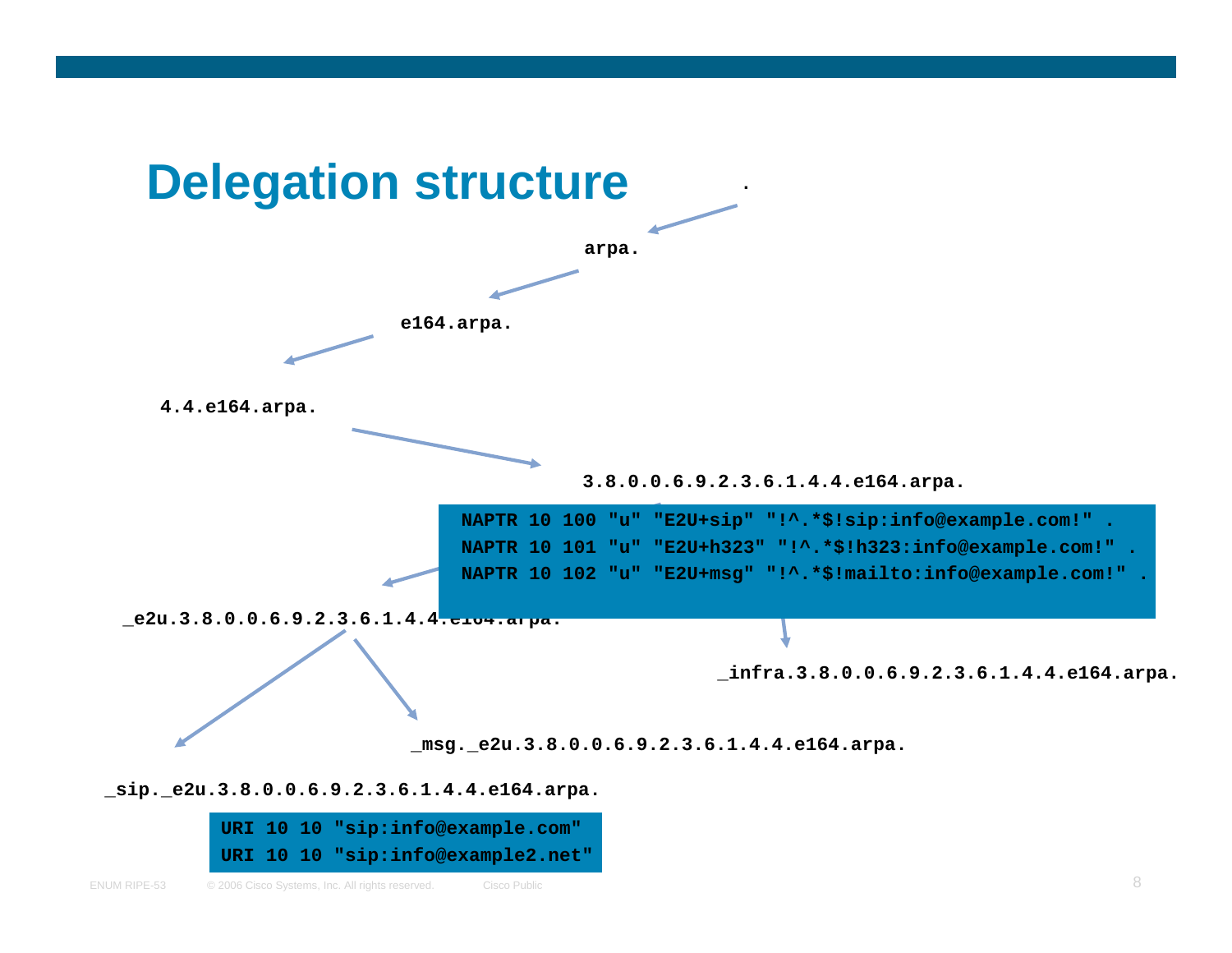### **ENUM Next Generation**

- **Today, query for NAPTR and get back every URI** "connected" to the domain
- **Should we separate between**

What services exists for this domain?What URI should Luse for this service?

- Will this at the same time make delegation possible of separate URI specifications to different organisations?
- **Backward compatibility?**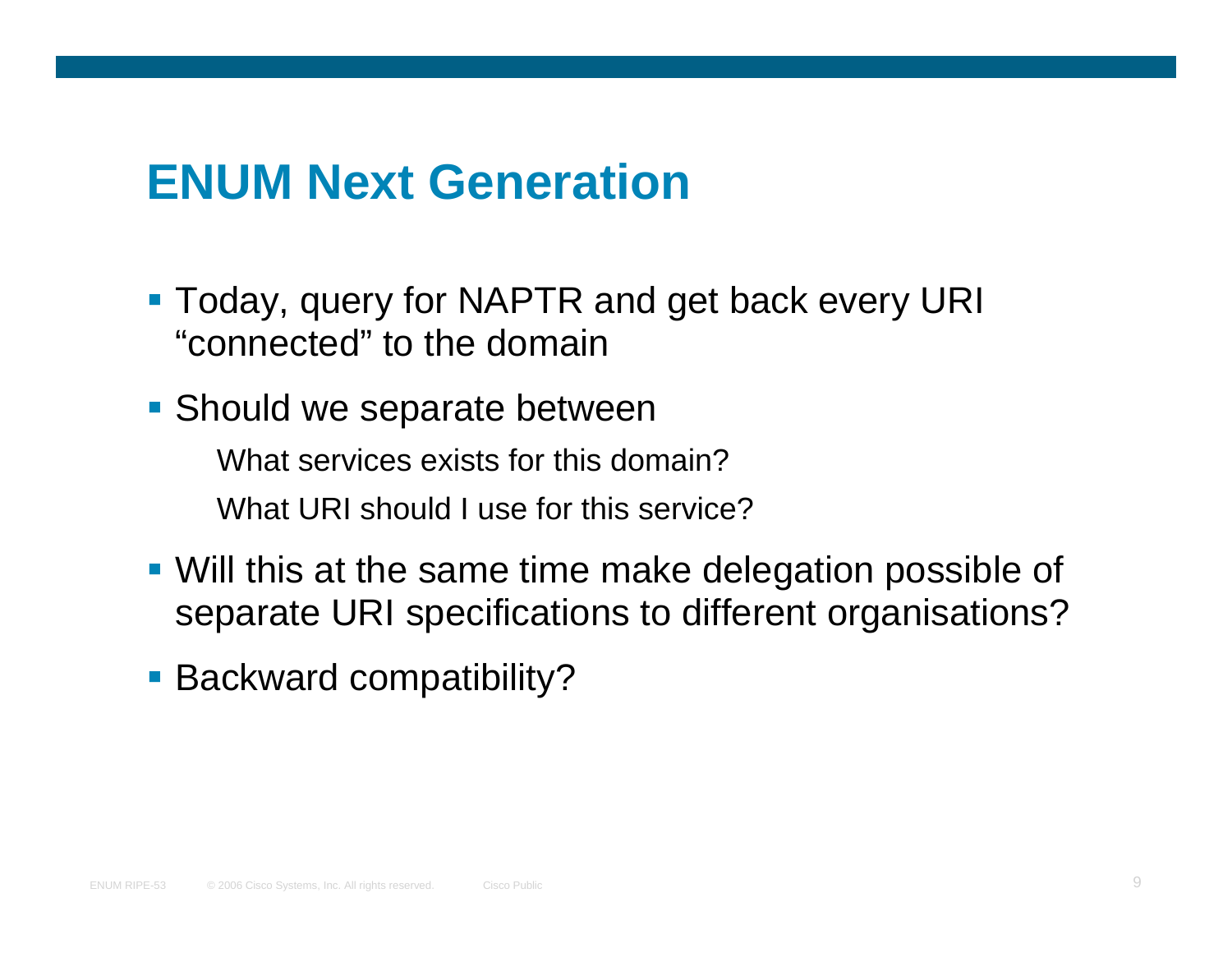#### **Documents**

draft-ietf-enum-uri-00.txt

Me, Olaf Kolkman and Niall O'Reilly

draft-ietf-enum-3761bis-00.txt

Me, …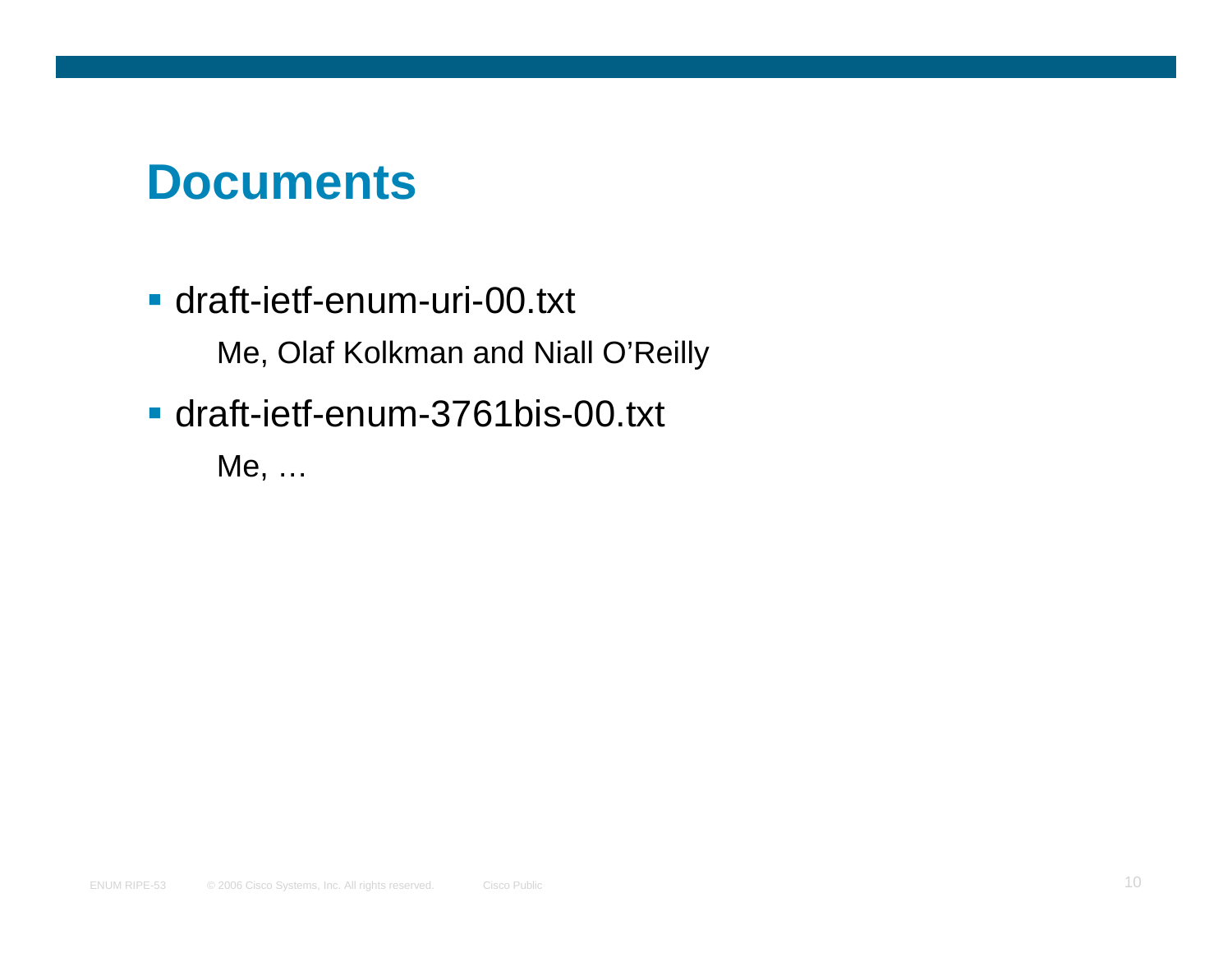### Q and A